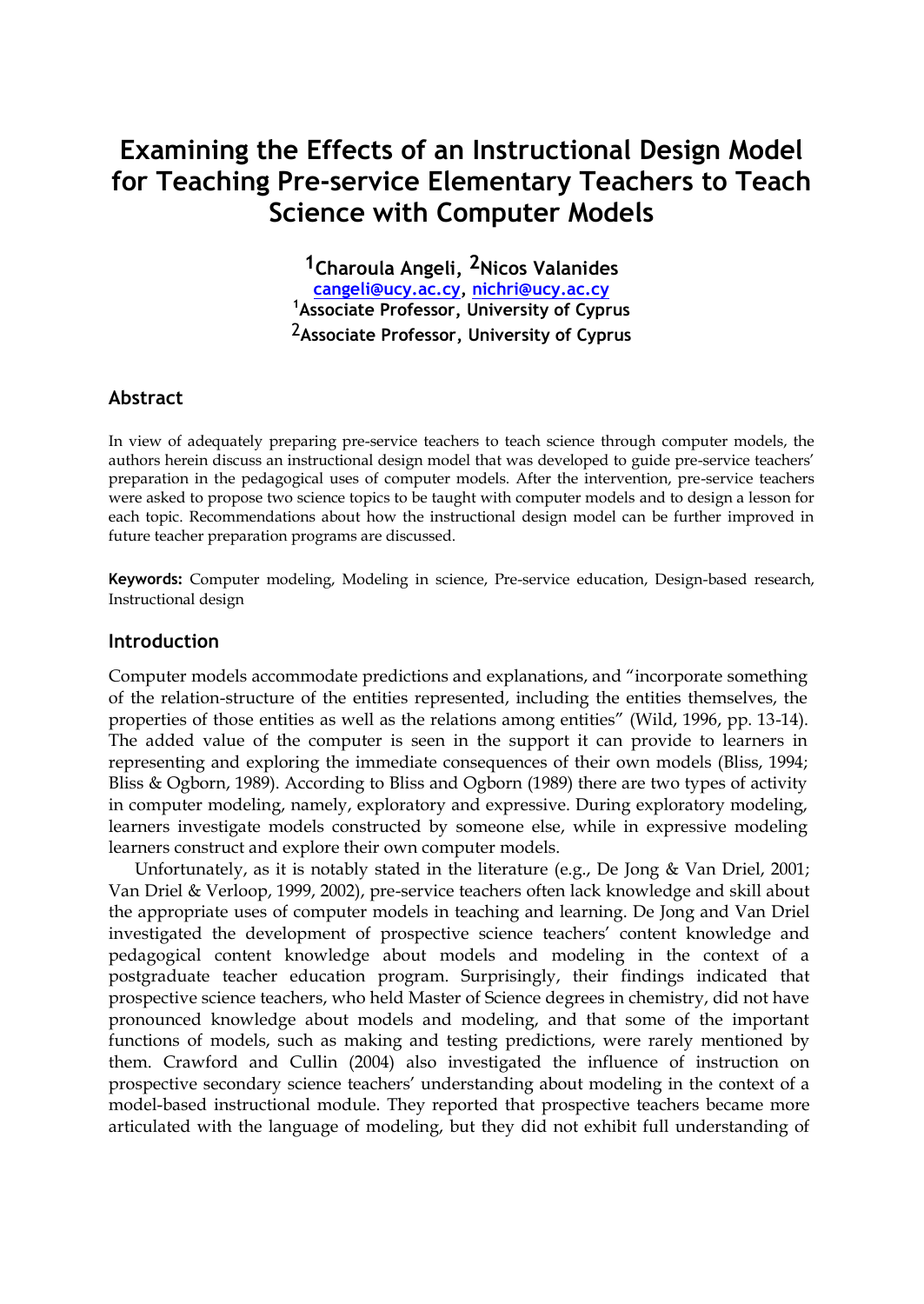scientific modeling. In previous work, Valanides and Angeli (2008) discussed the design and effects of two relatively short instructional interventions of about 2.5 hours each on preservice teachers' skills to design science lessons with models and found that despite the fact that participants developed a more articulate way to talk about models, it was evident that pre-service teachers needed more time with either learning how to use the computer modeling software, or with the process of learning how to construct a model. The findings also suggested that further research efforts were needed to explore effective ways of how to gradually support pre-service teachers in achieving higher levels of expertise in constructing scientific models, understanding their significance, and integrating them effectively in real classroom practices.

 From this perspective, the purpose of this paper is two-fold. First, the authors discuss the instructional design model that was developed and implemented during a design-based research experiment in order to develop pre-service teachers' competencies to teach with computer models. Second, they discuss the results of repeated measures analyses that were employed to assess on two different occasions the effects of the intervention on participants' competencies to teach with computer models. Thus, two research questions were investigated in the study: (1) What were the effects of the instructional design model on participants' competencies to teach science with computer models in the first design task? (2) Was there a significant difference between participants' competencies to teach with computer models in the first occasion with their competencies in the second occasion?

### **Method**

### *Design-Based Research*

Design-based research "can help create and extend knowledge about developing, enacting, and sustaining innovative learning environments" (Design-Based Research Collective, 2003, p. 5). It bridges theory and practice and accounts for how designs function in authentic contexts by documenting successes and failures. Thus, design experiments do not focus on the summative effects of an intervention, but mostly on how "to improve the initial design by testing and revising conjectures as informed by ongoing analysis of both students' reasoning and the learning environment" (Cobb, et al., 2003, p. 11). A characteristic of design experiments is iterative design for the purpose of progressively refining the initial design. This approach of progressive refinement involves putting a first version of the design into practice to see how it works. Then, the design is changed or revised based on experience (Collins, Joseph, & Bielaczyc, 2004), until an effective and efficient design is developed.

#### *Participants*

Ninety first-semester first-year pre-service elementary teachers, who were enrolled in an instructional technology course, participated in the study. The average age of the participants was 18.3 years. Pre-service teachers were required to participate in 13 wholeclass (lecture) meetings and in 13 75-minute computer-lab sessions (about 30 participants in each lab). Participants had basic computing skills and were in general familiar with Word, Internet, and Powerpoint. They had no previous experience with Model-It®, the software that was used in the study, and no previous experience with constructing conceptual or computer models in order to teach science, or any other subject for that matter. All participants were also unfamiliar with basic concepts of teaching methodology.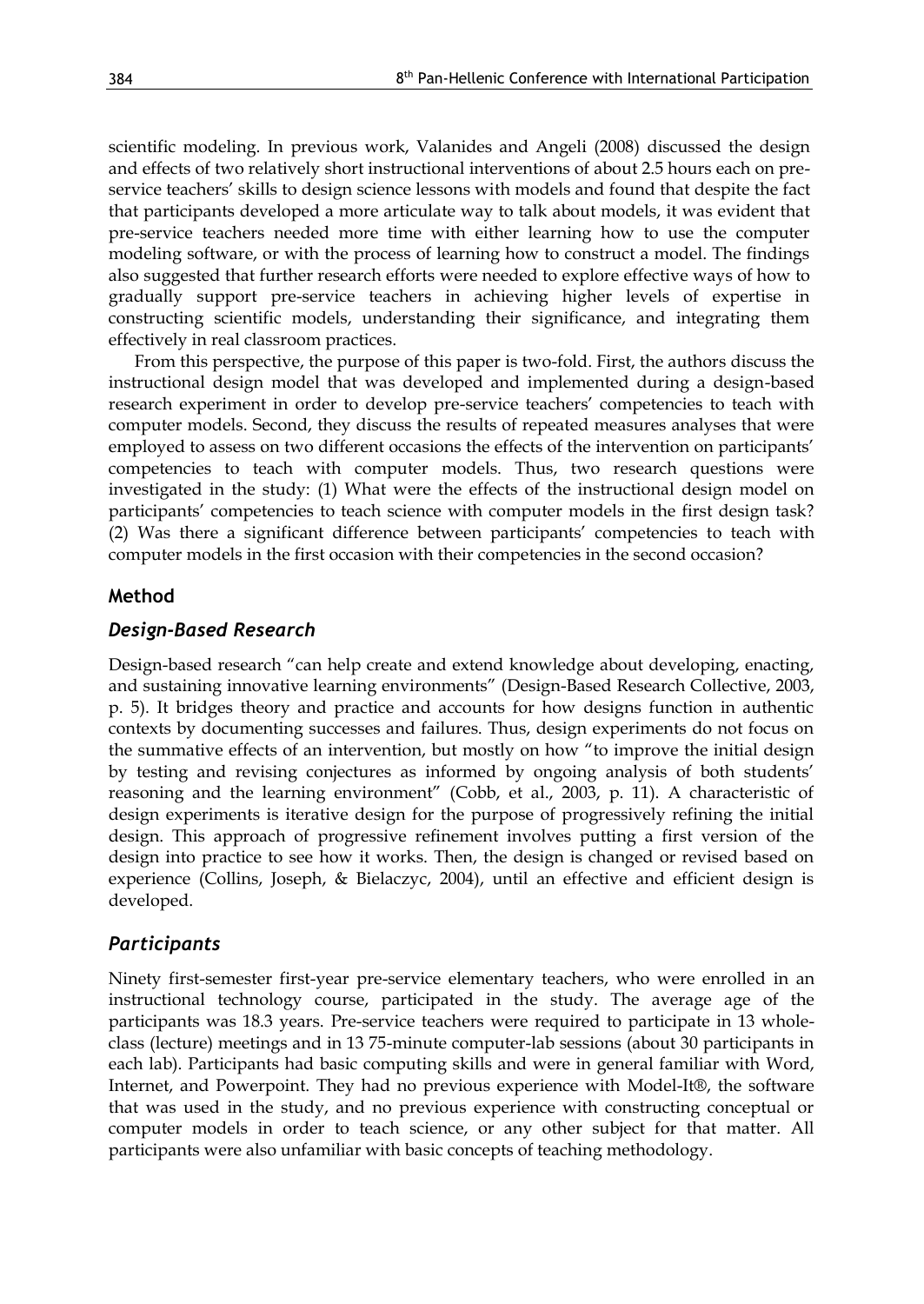#### *The Computer Modeling Tool*

Model-It®, the computer-modeling tool that was used in the study, is a learner-centered, and an easy to use tool for constructing and testing dynamic models (Metcalf, Krajcik, & Soloway, 2000). The model construction process scaffolded by the software includes three stages. First, the learner creates the entities of the system. Second, the user creates the variables for each entity. Variables are defined as the measurable characteristics of an entity. Third, variables are designated as causal or affected, depending upon the direction of the relationship between them. Relationships are defined in terms of two orientations (i.e., increases or decreases) and different variations (i.e., about the same, a lot, a little, more and more, less and less). After the development of a model, the user can test it. Only the values of independent variables can be adjusted while the model is running.

#### *The Instructional Design Model*

For the most part, traditional instructional design models are prescriptive and assume a generic and decontextualized approach to design. The model in Figure 1 diverges from traditional instructional design views, because it situates the process of instructional design in an authentic cognitive activity with real learners and teachers.

 The instructional intervention (see Figure 1) consisted of five 75-minute lab sessions for a total of almost 6.5 hours. As shown in Figure 1, pre-service teachers were first asked to study the science curriculum and select a topic they considered difficult to be taught by teachers or difficult to be understood by learners. During the first lab session, pre-service teachers proposed a topic and explained why they felt the topic they proposed was difficult to be taught or difficult to be understood by learners. Then, they analyzed the underlying content systematically in terms of the scientific concepts and or principles that it entailed. Subsequently, they were asked to transform the content using appropriate representations, so that it could be better understood. Models were introduced as a form of representation. In order for pre-service teachers to better understand models and modeling, the researchers asked them to depict the growth of plants using a concept map. In doing so, they were progressively discovering the basic elements that needed to be taken into consideration in order to create the representation. Gradually, researchers introduced systems terminology, and explained that a model consisted of entities, variables, and relationships. A revised representation (model) was then constructed by the pre-service teachers that showed in more detail and in a systematic way the structure of the model in terms of its elements (i.e., entities, variables, relationships).

 During the second lab session, pre-service teachers learned how to use Model-It® in order to build and test the model about the growth of plants that they constructed in the first session. The researchers also explained to the participants that the added value of computer modeling tools is paramount in systems thinking, because they provide the means for studying the influence of all independent variables on the dependent variables.

 During the third lab session, pre-service teachers ran the model and controlled variables in order to test their initial hypotheses. When pre-service teachers ran the model and observed the simulated outcomes, they offered suggestions about how the model could be revised. It progressively became evident to them that their current knowledge about the phenomenon was not enough, and that they needed more information about it before revising the model. For this reason, pre-service teachers were instructed to think more about the model at home, and to present in class their revised model during the next meeting.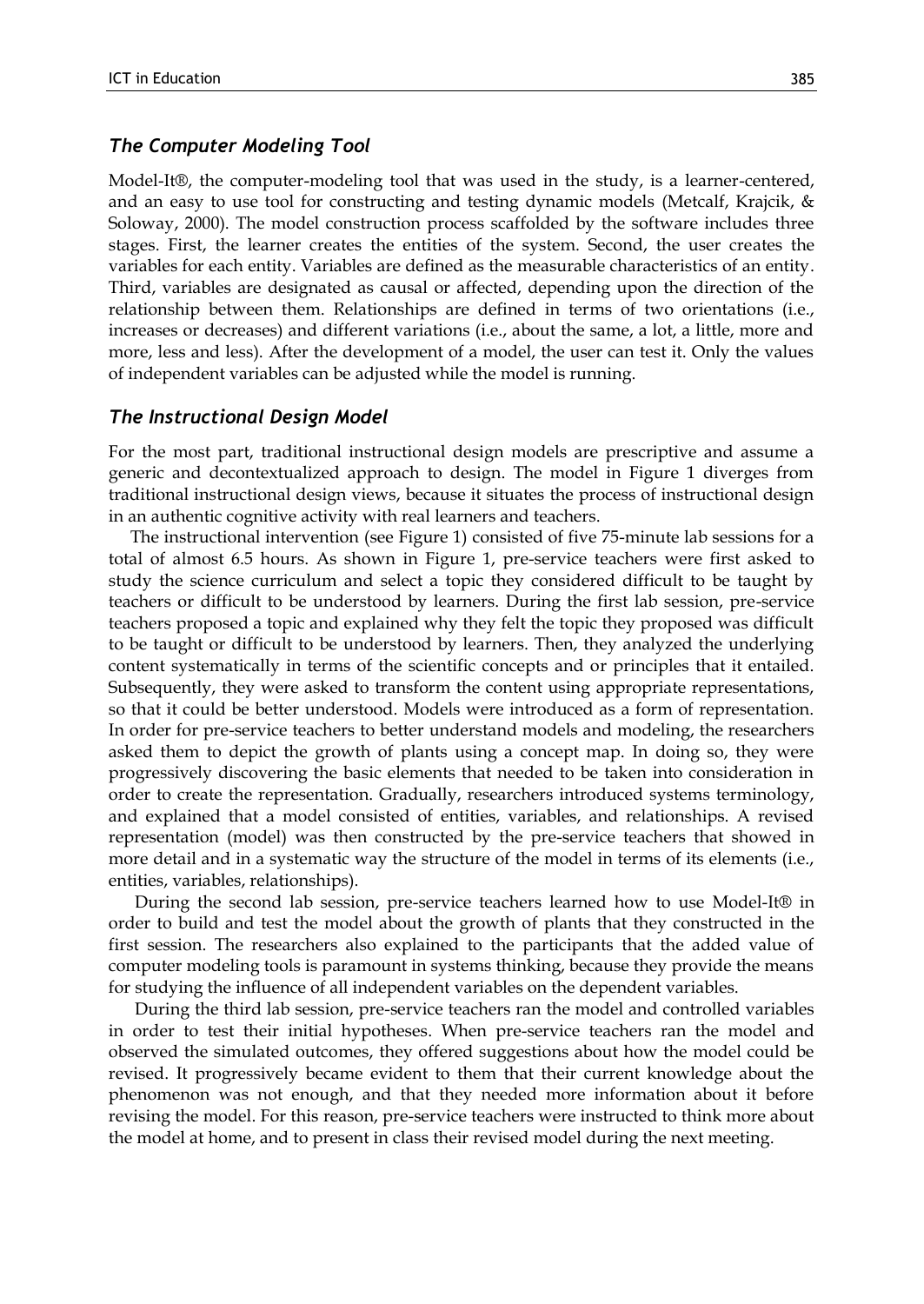

**Figure 1. An instructional design model for teaching with computer models and computer modeling tools.**

 In the fourth lab session, pre-service teachers presented and defended their new models or revised models in class. During this session, pre-service teachers expressed puzzlement and skepticism about the correctness of their models, as it became evident to them that different models for the *same phenomenon* existed. This was important for the research, since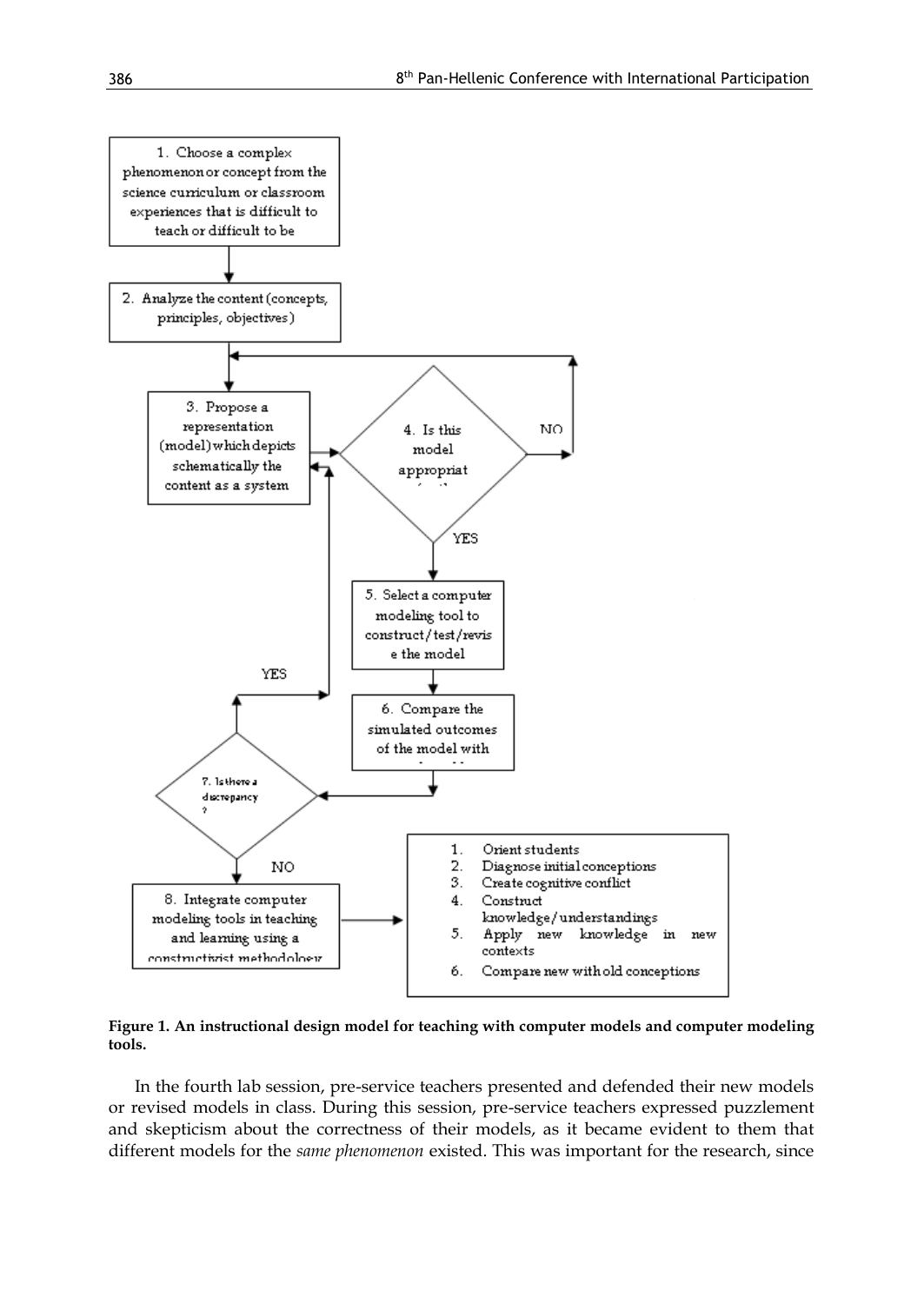it provided the spark the researchers needed in order to point out that the nature of science is tentative, and that there is not always one correct model for a phenomenon, but different tentative models based upon the knowledge that one has about the phenomenon, or what is currently known about the phenomenon.

 During the fifth lab session, the researchers spent time in discussing the pedagogical uses of models in teaching and learning. Pre-service teachers were concerned that model building appears to be a difficult cognitive activity for elementary school children and indicated that they were willing to use them in sixth-grade only. Even with sixth-grade students, pre-service teachers felt that model construction would be difficult and suggested that teachers first provide students with ready-made models to explore (explorative modeling), and then gradually, as students become more familiar and comfortable with systems, teachers can move to expressive modeling where students are asked to develop their own models from scratch. The researchers stressed out that the process of model construction in the classroom should be viewed as a learning experience that involves several attempts before an acceptable model is constructed. Also during this lab session the researchers offered specific guidance as to how models can be integrated in a classroom using a constructivist methodology. Specifically, the researchers discussed in detail six events that together constituted the events of a constructivist learning sequence. These included: (a) Orient the students, (b) Diagnose initial conceptions, (c) Create cognitive conflict, (d) Construct new understandings, (e) Apply new knowledge in novel contexts, and (f) Compare new with old conceptions. Each of these events was discussed in great detail and specific examples were given for all events.

#### *Assessment Task*

The researchers asked the pre-service teachers to design two sixth-grade science lessons of about 80 minutes each, in which computer models and Model-It® could be integrated for the purpose of meeting learning objectives. The first lesson was due in the 8th week of the semester, and the second in the 11<sup>th</sup> week of the semester. Between the 8<sup>th</sup> and 11<sup>th</sup> week, the researchers discussed further the added-value of different computer tools in teaching and learning, such as Inspiration, Kidspiration, and Microworlds Jr., and also provided more examples about the constructivist uses of computers in teaching and learning.

 A design template was made available to assist participants in the instructional design process of designing the two lessons. Succinctly, the template included the following nine design items: (a) Select an appropriate topic to be taught with models, (b) Specify objectives, (c) Construct viable models, (d) Orient learners, (e) Diagnose initial conceptions, (f) Create cognitive conflict, (g) Construct new understandings, (h) Apply new knowledge in new contexts, and (i) Compare new with old conceptions. Pre-service teachers were specifically instructed to submit a 5-page word document addressing all nine design elements of each lesson plan. Participants' lesson plans constituted the unit of analysis. Performance on each of the nine items was assessed and a total grade for all nine elements was also calculated. Two raters, the first author of this paper and a doctoral candidate in instructional technology, rated students' performance on the nine design items. The inter-rater reliability was found to be .91.

#### **Results and Discussion**

According to the data presented in Table 1, regarding the first design task, the average performance for each item together with the corresponding standard deviation indicated that there was still enough space for improvement, albeit in different variations, for all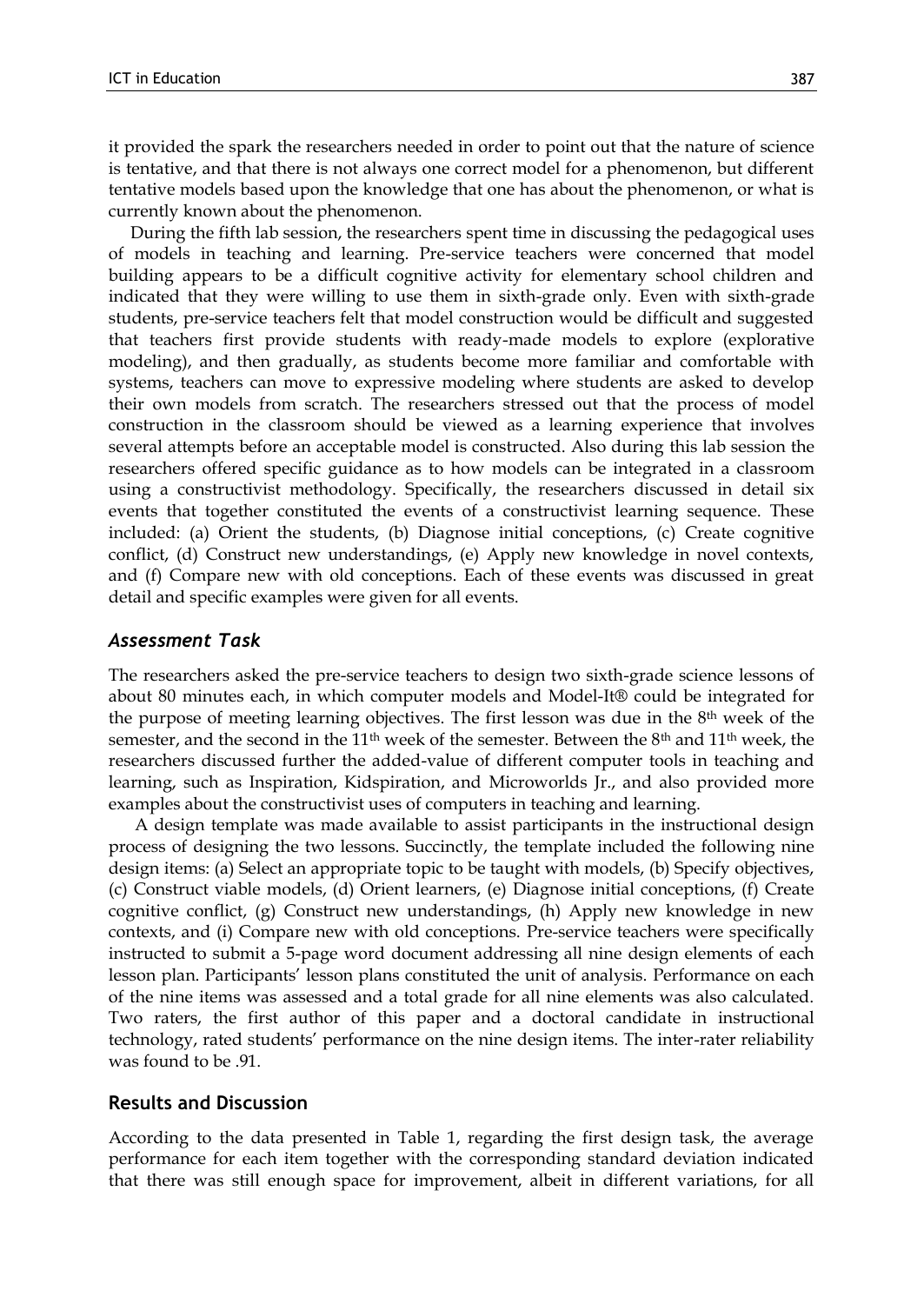design items. This improvement can be easily detected from the descriptive statistics presented in Table 1 for the second design task. These results indicate that training is imperative for the development of new teaching skills, but additionally, the road to expertise is closely related with rich, systematic, and repetitive learning experiences.

| Table 1<br>Descriptive statistics of learners' performance on the two design tasks $(N = 90)$ |                                        |       |               |       |                |  |
|-----------------------------------------------------------------------------------------------|----------------------------------------|-------|---------------|-------|----------------|--|
|                                                                                               |                                        |       | Design Task I |       | Design Task II |  |
|                                                                                               | Design item                            | Mean  | SD            | Mean  | SD             |  |
| 1.                                                                                            | Selection of an appropriate topic      | 2,47  | ,90           | 3,67  | ,60            |  |
| 2.                                                                                            | Specification of objectives            | 4,35  | ,61           | 4,67  | ,44            |  |
| 3.                                                                                            | Construction of models                 | 3,28  | ,53           | 3,81  | ,53            |  |
| 4.                                                                                            | Student orientation                    | 4,02  | .63           | 4,42  | ,49            |  |
| 5.                                                                                            | Diagnosis of initial conceptions       | 4,07  | ,36           | 4,53  | ,29            |  |
| 6.                                                                                            | Creation of cognitive conflict         | 2,95  | ,75           | 3,43  | ,71            |  |
| 7.                                                                                            | Construction of knowledge              | 7,10  | ,72           | 8,16  | ,64            |  |
| 8.                                                                                            | Application of new knowledge           | 3,43  | ,58           | 3,97  | ,56            |  |
| 9.                                                                                            | Comparison of new with old conceptions | 4,42  | 1,01          | 4,63  | ,87            |  |
| <b>Total score</b>                                                                            |                                        | 36,08 | 2,47          | 41,29 | 2,07           |  |

 Pre-service teachers' performance for selecting an appropriate topic with respect to the first design task was the lowest (*Mean* = 2,47, *SD* = ,90). In general, while pre-service teachers selected appropriate topics to be taught with models, their pedagogical rationale and explanations for selecting a particular topic were poor and limited to stating that computer models were appropriate, because of the complexity of the underlying content. The researchers were more interested in well-formed arguments about the complexity of the content in connection with the affordances of Model-It®, as well as the transformation of the existing pedagogical strategies that the integration of Model-It® in a science lesson could actually bring about in a real classroom. A repeated measures analysis of variance found significant differences between participants' performance on this design item in the first and second design tasks, *F* = 526,69, *p* < ,01.

 With regard to the specification of objectives, pre-service teachers performed adequately in both design tasks (*Mean* = 4,35, *SD* = ,61 for the first design task; *Mean* = 4,67, *SD* = ,44 for the second design task). A repeated measures analysis of variance detected a significant difference between the first and second design tasks, *F* = 153,73, *p* < ,01.

 Concerning the sophistication of the models proposed, the results showed that the majority of the participants developed models with at least three entities and three variables per entity, signifying that the models pre-service teachers constructed in this study were far more complex and sophisticated than the models reported elsewhere (Valanides & Angeli, 2008). Additionally, it was evident from the difference in performance on this specific design item between the first and second design tasks, that participants' skills in developing better models improved over time (*Mean* = 3,28, *SD* = ,53 for the first design task; *Mean* = 3,28, *SD* = ,53 for the second design task). A repeated measures analysis of variance found significant differences between the first and second design tasks, *F* = 1889,94, *p* < ,01.

 Pre-service teachers were also very successful in thinking about creative and motivating ways to begin their lessons. Strategies for student orientation included (a) drawing students'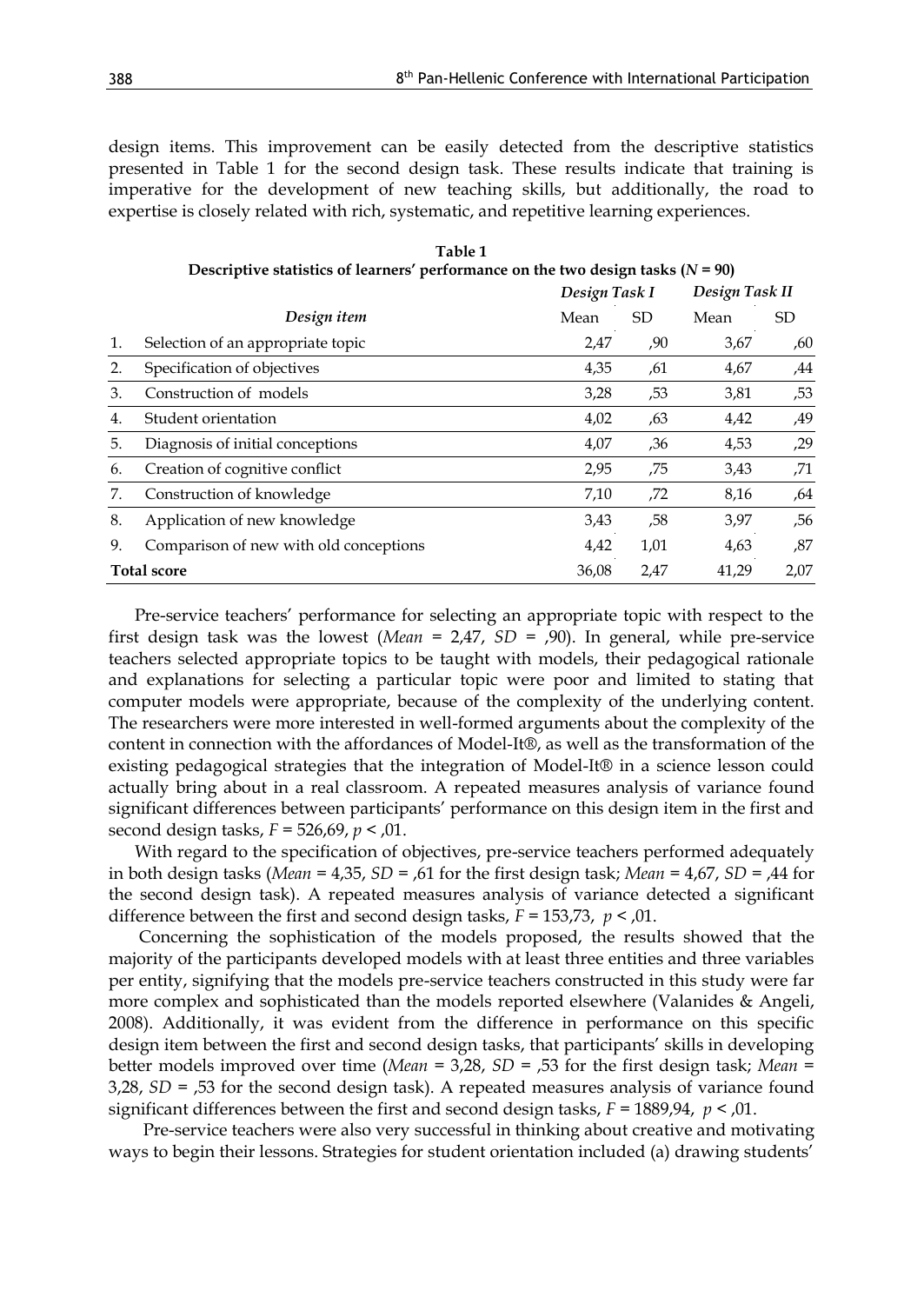attention to a physical phenomenon that was at the time possible to be directly experienced through the senses (i.e., seeing a rainbow), and (b) interesting and motivating role-playing scenarios. A repeated measures analysis of variance found significant effects between the first and second design tasks,  $F = 356,00, p < 0.01$ .

 For the diagnosis of initial conceptions, participants' performance was very high on both design tasks (*Mean* = 4,07, *SD* = ,36 for the first design task; *Mean* = 4,53, *SD* = ,29 for the second design task). A repeated measures analysis of variance for this item showed significant effects between the first and second design tasks, *F* = 356,00, *p* < ,01.

 Participants' performance regarding the creation of cognitive conflict in their lessons was rather poor for the first design task (*Mean* = 2,95, *SD* = ,75), but after receiving feedback from the researchers, scores improved on the second design task (*Mean* = 3,43, *SD* = ,71). In essence, participants' poor performance on this specific design item could be attributed to the lack of knowledge about how to propose discrepant events in their lesson plans for the purpose of creating temporary cognitive conflict for their students. A repeated measures analysis of variance showed significant effects between the first and second design tasks on this particular design item as well,  $F = 2581,00, p < 0.01$ .

 For knowledge construction, all participants suggested using the explorative method on both design tasks. Participants recognized that their knowledge construction strategies could have been more learner-centered. However, they explained that they chose to use the explorative method, as opposed to the expressive method, because they considered model development from scratch to be a cognitive task with a significant amount of difficulty for sixth-graders. A repeated measures analysis of variance showed that participants' scores on the second design task were significantly better than their scores on the first design task regarding this specific design element , *F* = 4016,00, *p* < ,01.

 Participants' performance regarding the application of new knowledge in novel contexts was satisfactory for both design tasks (*Mean* = 3,43, *SD* = ,58 for the first design task; *Mean* = 3,97, *SD* = ,56 for the second design task). A repeated measures analysis of variance showed significant effects between the first and second design tasks, *F* = 1441,31, *p* < ,01.

 Regarding the comparison of new with old conceptions participants' performance was also very high (*Mean* = 4,42, *SD* = 1,01 for the first design task; *Mean* = 4,63, *SD* = ,87 for the second design task). A repeated measures analysis of variance showed significant effects between the first and second design tasks, *F* = 68,06, *p* < ,01.

 Lastly, a repeated measures analysis of variance showed significant effects between the first and second design tasks regarding participants' total design scores, *F* = 3590,79, *p* < ,01.

#### **Recommendations**

First, in future implementations, it is recommended to address explicitly during instruction the connections among the nature of science, pedagogy, learners' difficulties, and technology, so that it becomes comprehensible to the participants how technology can be used to transform content and pedagogy in ways that signify the added value of the tool. Therefore, in future teacher preparation programs, it will be extremely beneficial if a detailed analysis of the affordances of the computer tool, in terms of how these affordances can transform both content and pedagogy is made and clearly explained. Second, it is important to differentiate instruction to address the needs of all participants in a teacher preparation program. As the standard deviations in Table 1 show, the variance in performance for each one of the nine design items varied depending upon learner knowledge, interests, and possibly time invested in completing the task. Implicitly, an issue arises here regarding the extent to which the learning objectives of an instructional